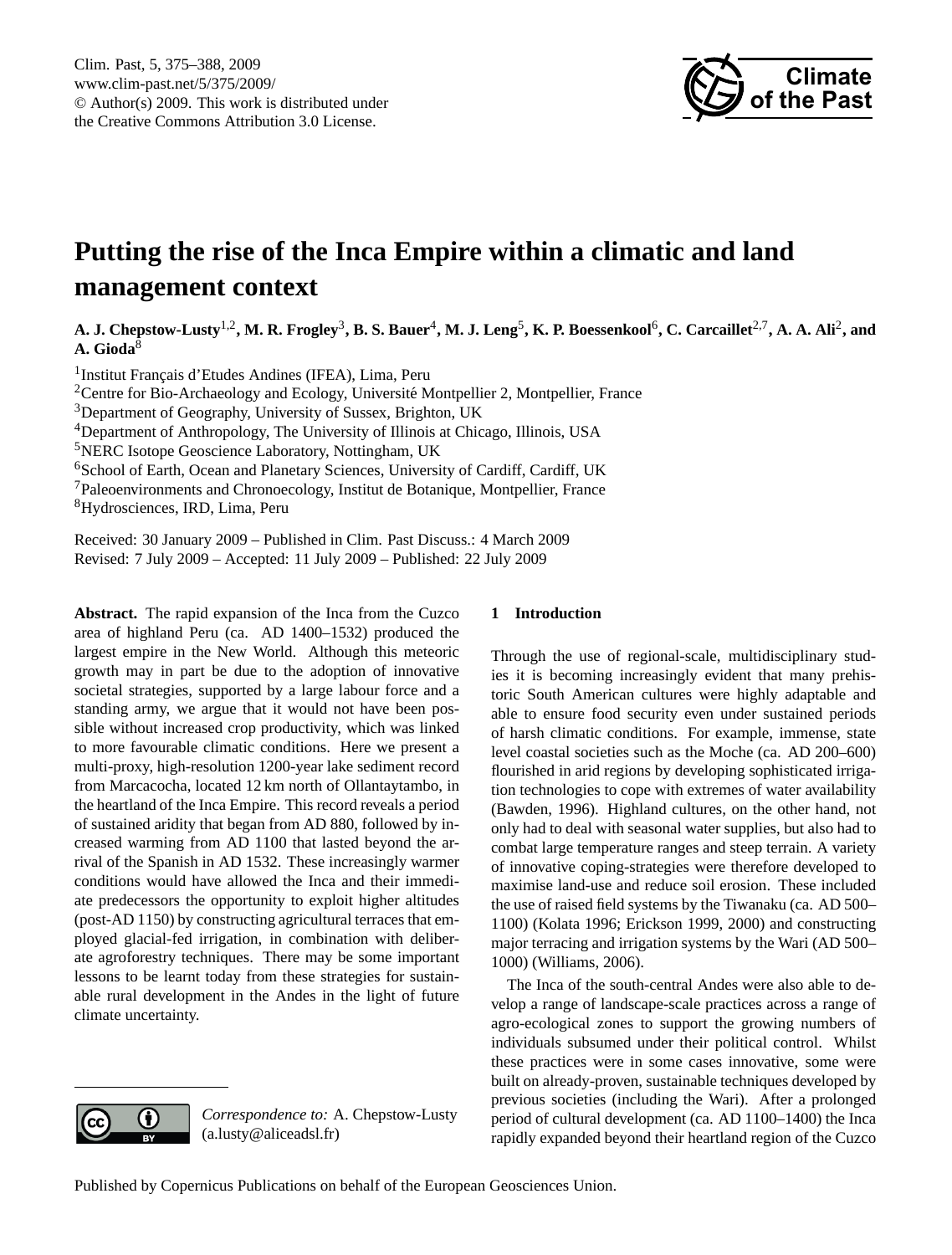Valley (Bauer, 2004). By the time of European contact in 1532 they had become the largest empire to develop in the Americas, controlling a region stretching from what is today northern Ecuador to central Chile and supporting a population of more than 8 million. While the factors involved in their sudden collapse under the stress of the Spanish invasion, including the introduction of new diseases and civil wars have been well documented (Hemming, 1970), relatively little scholarly attention has been focused on the rapid rise of the Inca as a pan-Andean power. Although part of the reason behind this expansion has been attributed to the development of new economic institutions and revolutionary strategies of political integration (e.g. Covey, 2006), these social advances had to be underpinned by the ability to generate agricultural surplus that could sustain large populations, including the standing armies necessary for wide-ranging military campaigns.

Long before the Inca state developed, much of the central Andes was occupied by the Ayacucho-based Wari state (ca. AD 500–1000) and the Lake Titicaca-centred Tiwanauku state (ca. AD 500–1100). It is widely suggested that their declines were accelerated by worsening environmental conditions that decreased opportunities for agrarian intensification (Kolata, 1996; Williams, 2002, 2006; Bauer and Kellett, 2009). At around AD 1000, many lower elevation settlements in this region were abandoned and local populations became concentrated in newly constructed, defensibly-positioned sites located along high ridges. This dramatic settlement shift is generally thought to reflect a change from reliance on lower valley terrace (Wari) and raised field systems (Tiwanaku) to more diversified agropastoral economies. These agro-pastoral economies would have served as an effective risk-reduction subsistence strategy in the wake of widespread demographic, settlement and environmental change (Stanish, 2003; Arkush, 2006, 2008).

In the Cuzco region, the decline of the Wari ushered in a period of regional development with the initiation of the Inca state that later culminated in a relatively brief yet significant period of imperial expansionism (Bauer, 2004). Documenting in detail the environmental backdrop against which the Inca expanded their influence and power enhances our understanding of the social, political and economic challenges that they faced. One of the difficulties in achieving this, however, is that the earlier and more substantive part of the rise of the Inca took place over several centuries; a longer-term environmental perspective is therefore needed to understand the social and ecological contexts in which this development took place. In this study, therefore, we provide a detailed synthesis of a 1200-year palaeoenvironmental dataset derived from a climatically-sensitive, sedimentary sequence located in the Inca heartland. New geochemical (C/N and  $\delta^{13}$ C) and floral (plant macrofossil, macrocharcoal and *Myriophyllum* pollen) proxy data, chosen for their ability to reflect both palaeoclimatic and anthropogenic change, are combined here for the first time with existing palynological, faunal and sedi-

Table 1. <sup>210</sup>Pb dates for Marcacocha (adapted from Chepstow-Lusty et al., 2007). Determinations followed Flynn et al. (1968).

| Depth (cm) | Calendar date       |
|------------|---------------------|
| $0 - 2$    | $AD$ 1991 $\pm$ 0.1 |
| $10 - 12$  | $AD$ 1958 $\pm$ 0.1 |
| $18 - 20$  | $AD$ 1926 $\pm$ 0.4 |
| $27 - 29$  | $AD$ 1918 $\pm$ 0.5 |
| $39 - 41$  | $AD$ 1907 $\pm$ 0.4 |
| 47–49      | $AD$ 1905 $\pm$ 2.9 |
| $50 - 51$  | $AD1845 + 8.3$      |
|            |                     |

mentological records from the sequence, in order to establish a palaeoenvironmental framework against which human responses can be assessed.

#### **2 Site selection**

The best continuous, multi-proxy palaeoenvironmental archive from the Cuzco region is the 4200-year record derived from the lake site of Marcacocha (Chepstow-Lusty et al., 1996, 1998, 2003). Located within the Patacancha Valley, some 12 km north of both the major Inca settlement of Ollantaytambo and the Urubamba River, Marcacocha  $(13^{\circ}13' S,$  $72^{\circ}12'$  W, 3355 m above sea-level [a.s.l.]) is a small (ca. 40 m diameter) circular, in-filled lake set within a larger basin (Fig. 1). The surrounding slopes constitute an ancient, anthropogenically-modified landscape, being extensively covered with Inca and pre-Inca agricultural terraces (Fig. 2). The in-filled lake site is separated from the Patacancha River by the promontory of Huchuy Aya Orqo, which contains stratified archaeological deposits that range from the Early Horizon period (ca. 800 BC) to Inca times (Kendall and Chepstow-Lusty, 2006). Today, the flat area adjacent to the in-filled lake provides space for minor potato cultivation and is used for grazing cattle, sheep, goats and horses. In the past, the site was also important for pasturing camelids, owing to its location along a former trans-Andean caravan route that linked the Amazonian selva in the east to the main western highland trading centres. Because the Patacancha River is fed partially by melt-water, it flows throughout the year, which may explain why the basin always remains wet despite a markedly seasonal climate. The constancy of the river is likely to have been a significant factor in ensuring both the long-term occupation of the site and also the exceptional preservation of the highly organic sediments and the faunal/floral remains they contain.

In 1993, an 8.25 m stratigraphically continuous sediment core that spans the last 4200 years was recovered from the centre of the basin for high-resolution palaeoecological analysis (Chepstow-Lusty et al., 1996, 1998, 2003). The chronology for the sequence was derived from seven  $210Pb$  dates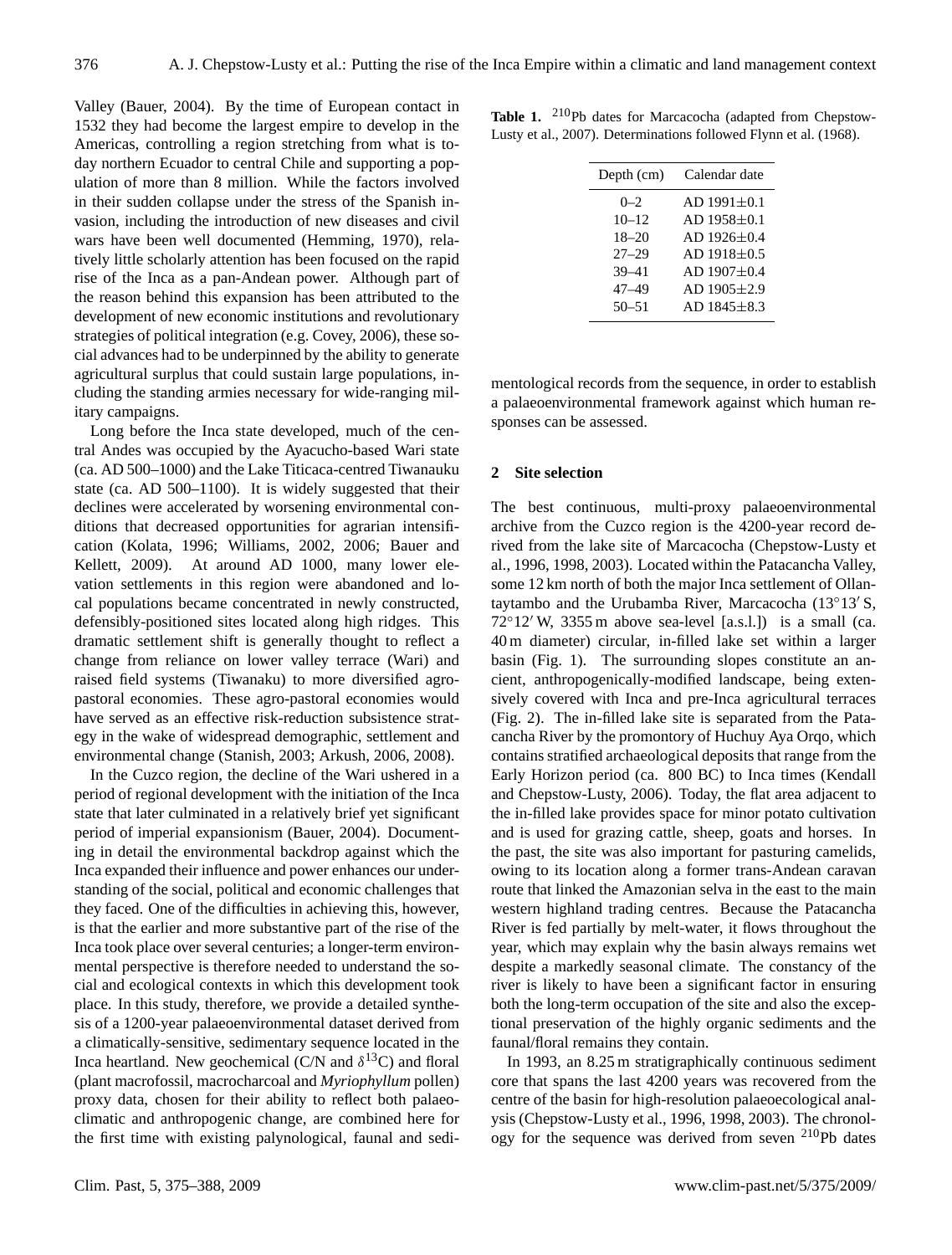| <b>Table 2.</b> Bulk radiocarbon dates from Marcacocha (adapted from Chepstow-Lusty et al., 2007). Calibration was carried out using the |  |  |  |  |
|------------------------------------------------------------------------------------------------------------------------------------------|--|--|--|--|
| SHCal04 dataset (McCormac et al., 2004) in conjunction with version 5.0 of the CALIB calibration program (Stuiver and Reimer, 1993) and  |  |  |  |  |
| are cited as years before present (AD 1950).                                                                                             |  |  |  |  |

| Depth<br>(cm) | Laboratory<br>Reference | $14C$ age<br>(yr BP) | Median<br>calendar date |                        | Calibrated date                                                                                                                                                                           |
|---------------|-------------------------|----------------------|-------------------------|------------------------|-------------------------------------------------------------------------------------------------------------------------------------------------------------------------------------------|
| $101 - 102$   | Beta<br>190482          | $400\pm40$           | AD 1540                 | $1\sigma$<br>$2\sigma$ | AD 1458-AD 1510 (54%)<br>AD 1554-AD 1556 (1%)<br>AD 1574-AD 1621 (45%)<br>AD 1454-AD 1626 (100%)                                                                                          |
| $115 - 123$   | 0-2917                  | $620 \pm 50$         | AD 1360                 | $1\sigma$<br>$2\sigma$ | AD 1315-AD 1357 (52%)<br>AD 1381-AD 1419 (48%)<br>AD 1295-AD 1437 (100%)                                                                                                                  |
| $210 - 218$   | Q-2918                  | $1460 \pm 50$        | AD 630                  | $1\sigma$<br>$2\sigma$ | AD 568-AD 678 (100%)<br>AD 440-AD 485 (3%)<br>AD 537-AD 775 (97%)                                                                                                                         |
| 310-318       | O-2919                  | $1805 \pm 50$        | AD 280                  | $1\sigma$<br>$2\sigma$ | AD 138-AD 199 (20%)<br>AD 206-AD 403 (80%)<br>AD 30-AD 37 (1%)                                                                                                                            |
| 478-486       | O-2920                  | $2245 \pm 50$        | <b>BC 240</b>           | $1\sigma$<br>$2\sigma$ | AD 51-AD 543 (99%)<br>BC 384-BC 160 (95%)<br>BC 133-BC 117 (5%)<br>BC 479-BC 470 $(< 1\%)$<br>BC 414-BC 33 (99%)                                                                          |
| 610-618       | 0-2921                  | $3650\pm 60$         | <b>BC</b> 1960          | $1\sigma$<br>$2\sigma$ | BC 36-BC 52 $(<1\%)$<br>BC 21374-BC 1754 (100%)<br>BC 2430-BC 2425 $(<1\%)$<br>BC 2401-BC 2381 $(< 1\%)$<br>BC 2348-BC 1607 (99%)<br>BC 1572-BC 1559 $(<1\%)$<br>BC 1548-BC 1540 $(<1\%)$ |

(Table 1) and six radiocarbon dates (Table 2). Confirmation of the sensitivity of the site to palaeoclimatic change comes from sub-centennial pollen analysis of the sequence, which documents the lake-level response to regional precipitation changes and records a series of aridity episodes broadly corresponding with regional cultural transitions indicated by an independently-derived archaeological chronology (Fig. 3) (Chepstow-Lusty et al., 2003; Bauer, 2004). Other previous work carried out on the sequence includes an assessment of basic sedimentological characteristics (such as carbonate, organic and non-organic content) and, from the top 1.9 m, an analysis of oribatid mite remains, thought to be an indirect indicator of large domestic herbivore densities in the catchment over the past ca. 1200 years (Chepstow-Lusty et al., 2007).

## **2.1 New proxies**

In order to help understand potential links between past environmental and cultural change in the region, the existing palaeoenvironmental datasets from Marcacocha were assessed alongside new, complementary proxy analyses.

Plant macrofossils can be extremely useful in determining local environmental conditions (see review by Birks, 2001). The calcified remains of charophyte oogonia (gyrogonites), for example, are generally regarded as aquatic indicators of clear, shallow water that is often nutrient-poor (Krause, 1981; Kufel and Kufel, 2001). Their numbers decline when water becomes polluted, turbid or eutrophic (Krause, 1981), such as when the water body is impacted regularly by high numbers of livestock. Seeds from the Juncaceae (reed) family, on the other hand, are indicative of damp, marginal aquatic environments and often, poor quality soils. As water levels fall and the lake begins to in-fill with sediment, these emergent macrophytes encroach from the margins until they completely cover the surface of the former lake (as is the current situation with Marcacocha today).

Technically classified as another type of plant macrofossil, charcoal remains can be used in reconstructing fire frequency histories and are often indicative of anthropogenic activity in the immediate landscape (e.g. Whitlock and Larsen, 2001). The relatively large macrocharcoal particles analysed here  $(>125 \mu m)$  are of a sufficient size to provide an indicator of localized burning (i.e. within 100–200 m of the lake), having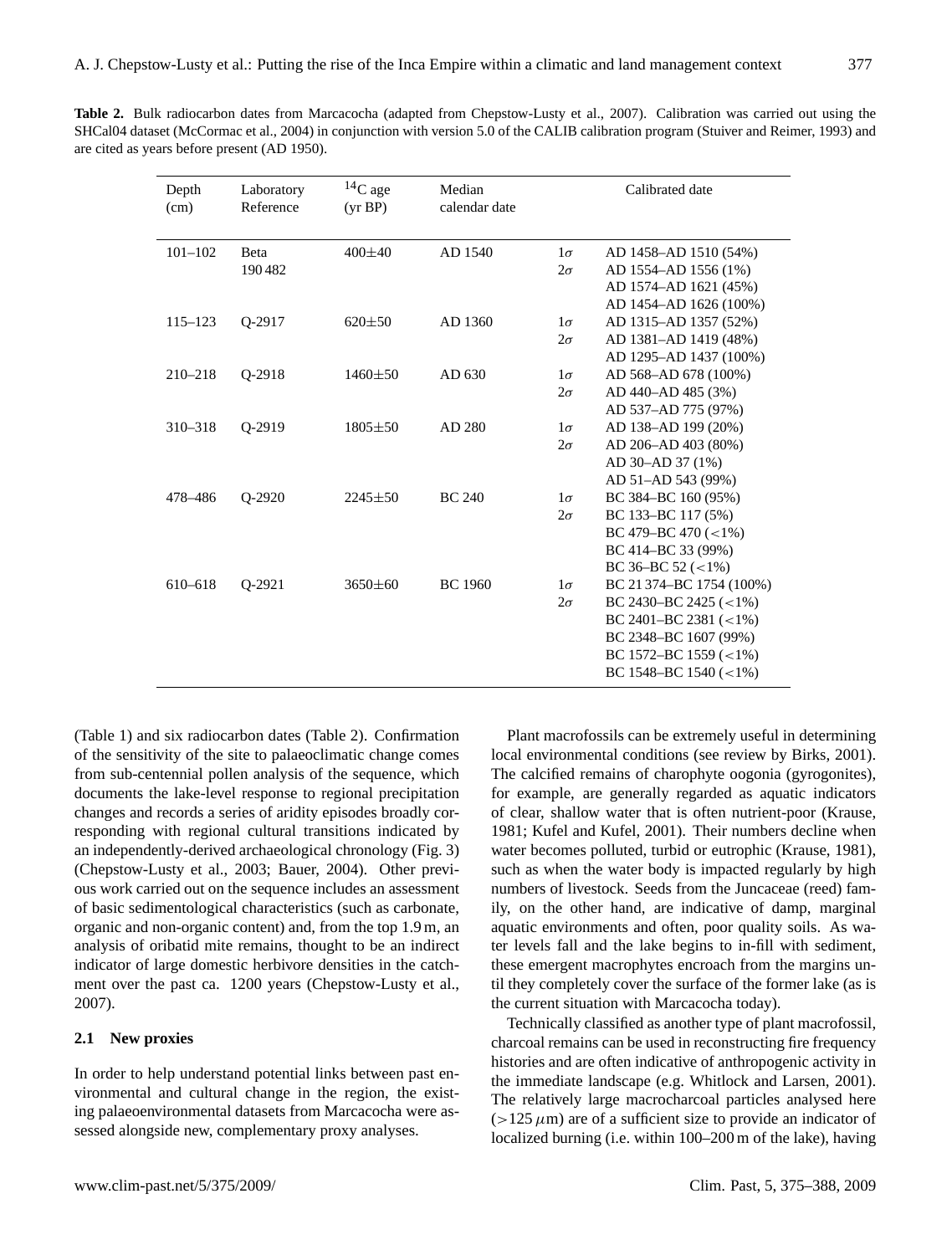

**Fig. 1.** Location maps.

either been washed in by surface run-off or blown in from the immediate catchment.

The value of palynology in helping to determine environmental and anthropogenic change across a landscape is well documented. Pollen from the entire Marcacocha sequence has been analysed previously (Chepstow-Lusty et al., 1996, 1998, 2003), although the *Myriophyllum* data have not hitherto been published. *Myriophyllum* pollen represents a group of hardy aquatic plants (the watermilfoils) that favour shallow, nutrient-rich conditions and are often associated with human impact and disturbance (e.g. Smith and Barko, 1990).

Organic matter is an important constituent of lake sediments, the primary source of which is the residue of former biota (mostly plants) located in and around the lake itself (Meyers and Teranes, 2001). Although the various processes of sedimentation and diagenesis (especially degradation) will both alter the geochemical signature and reduce the concentration of organic matter ultimately preserved in the lake deposits, analyses can often still distinguish between allochthonous and autochthonous sources and determine the nature of that original material (e.g. Hodell and Schelske, 1998). Carbon/nitrogen ratios (C/N) and  $\delta^{13}$ C data obtained from organic matter are especially useful in providing an insight into the amount and source of organic material entering



**Fig. 2.** General view north-eastwards up the Patacancha Valley over the infilled lake of Marcacocha (defined by the circle of Juncaceae vegetation), surrounded by Inca and pre-Inca terraces. The promontory on which the archaeological site of Huchuy Aya Orqo is found lies behind Marcacocha and projects from the eastern side of the valley towards the Patacancha River, which flows throughout the year. Notice the concentration of pasture adjacent to Marcacocha and the proximity of the Inca road <50 m to the east, which connected the selva with the sierra. The herring-bone shaped drainage furrows to the south of the in-filled lake are relicts from past potato production. The maize fields are set further back, beyond the immediate areas liable to flooding. Ollantaytambo in the Sacred Valley is 12 km downstream, behind the viewer. Photograph taken in August 1996, during the height of the dry season.

a lake system (e.g. Talbot and Lærdal, 2000). If supported by additional plant macrofossil evidence (as in this study), this information can help to document catchment vegetation changes through time (Meyers and Teranes, 2001).

Organic matter derived from aquatic phytoplankton (C3 algae) predominantly has C/N ratios of between 4 and 10, whereas that from both C3 and C4 terrestrial plants commonly has ratios in excess of 20 (Meyers, 1994). Lacustrinederived sedimentary organic matter with C/N ratios of between 10 and 20 would normally represent a mixture of aquatic and terrestrial plant material (Meyers, 1994). Although the degradation of organic matter during sedimentation and diagenesis can ultimately affect C/N ratios (e.g. Sarazin et al., 1992; Meyers et al., 1995), the changes are unlikely to result in shifts large enough to obscure the terrestrial/aquatic nature of the source material (Meyers and Teranes, 2001).

Organic matter-derived  $\delta^{13}$ C values are also useful in assessing palaeoenvironmental changes both within the lake and its catchment. Principal controls on these values include the isotopic composition of inflowing groundwaters (that will themselves have been influenced by the composition and degradation of catchment soils and nature of the vegetation), the rate of in-lake atmospheric  $CO<sub>2</sub>$  exchange, and the rates of photosynthesis and respiration by plants within the water column (e.g Brenner et al., 1999; Leng and Marshall, 2004).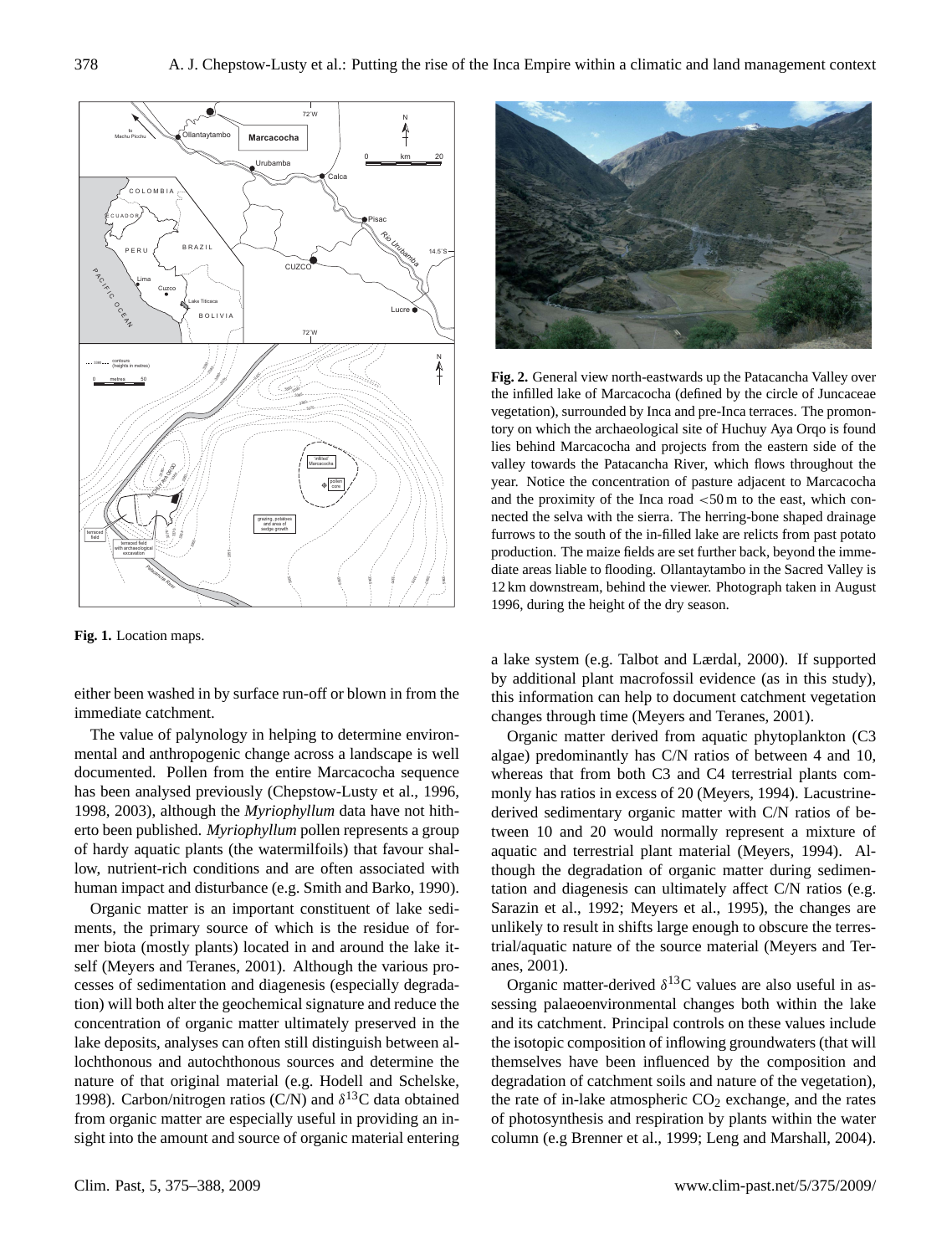

Concentration (number of pollen grains per cm3)

**Fig. 3.** Inorganic content (percentage) and pollen concentration diagram of selected taxa at Marcacocha plotted against age (adapted from Chepstow-Lusty et al., 2003). Filled rectangle indicates range of <sup>210</sup>Pb dates (see Table 1); shaded circles indicate calibrated radiocarbon dates (see Table 2). The independently-derived archaeological chronology for the Cuzco region is also indicated (Bauer, 2004). Shaded horizontal bands denote periods of aridity as inferred from the Cyperaceae record (Chepstow-Lusty et al., 2003).

The range of  $\delta^{13}$ C values of phytoplankton is generally indistinguishable from the organic matter produced by terrestrial C3 plants  $(-20 \text{ to } -30\%)$ . However, these values are usually markedly different from those obtained from material derived from both aquatic and terrestrial C4 plants (the latter including maize, some grasses and sedges), which are generally around  $-8$  to  $-13%$  (O'Leary, 1981, 1988). Under certain circumstances, however (such as a limitation of dissolved  $CO<sub>2</sub>$  or conditions of high pH), this apparently clear distinction between C4 and other plant sources breaks down and  $\delta^{13}$ C values derived from C3 algal material can become as high as −9‰, comparable with values obtained from C4 plant material (Meyers and Teranes, 2001). In addition,  $\delta^{13}C$ values derived from algal organic matter can also be unduly influenced by environmental factors such as soil erosion, the use of fertilisers or the presence of livestock sewage, all of which can potentially alter nutrient (principally nitrate and phosphate) delivery rates to the lake (Meyers and Teranes, 2001). Given these potential uncertainties in interpreting the  $\delta^{13}$ C signal, therefore, it is important to consider these data alongside other indicators of organic matter origin, such as C/N ratios and plant macrofossil evidence.

## **3 Methods**

Three sets of  $1 \text{ cm}^3$  volumetric sediment sub-samples were taken every centimetre throughout the top 1.9 m of the Marcacocha sequence, providing a ca. 6-year temporal resolution that spans the last 1200 years (assuming constant sedimentation rates).

### **3.1 Plant macrofossils**

One set of sediment sub-samples was disaggregated in deionised water and macrofossils, including seeds and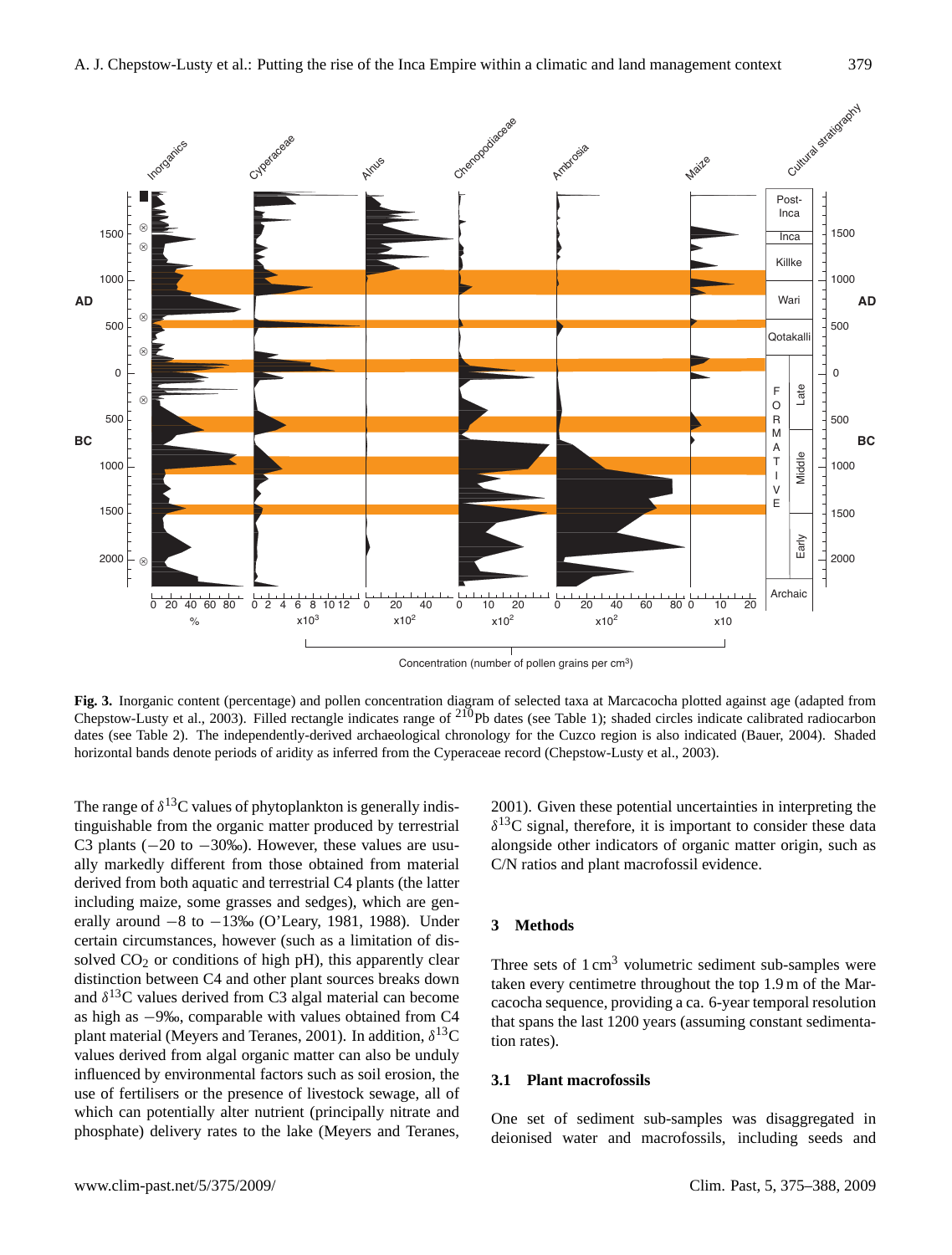

Fig. 4. Selected proxies and pollen taxa plotted against depth. Filled diamonds indicate <sup>210</sup>Pb dates (see Table 1); shaded circles indicate calibrated radiocarbon dates (see Table 2). 'M' denotes occurrence of maize pollen; horizontal dashed lines delineate zones discussed in text. Absence of data in certain proxies between ca. AD 1320 and 1400 reflects where material sampled for radiocarbon dating is now missing (between 115 and 123 cm depth).

charophyte gyrogonites, were then hand-picked under a lowpower dissecting microscope (Fig. 4).

#### **3.2 Charcoal analysis**

A second set of sediment sub-samples was oxidized with 30% hydrogen peroxide in test tubes placed in a hot water bath at 60◦C for 2–4 h. The residue was then sieved and charcoal particles  $>125 \mu$ m counted using a low-power dissecting microscope. For analytical purposes, the raw charcoal accumulation rate data (C) were first interpolated to 7 year time-steps, a value that corresponds approximately to the median temporal resolution of the entire charcoal record (Higuera et al., 2007, 2008) (Fig. 5a). The resulting interpolated data  $(C_i)$  were then separated into background  $(C_b)$ and peak  $(C_p)$  components (Fig. 5b). Low-frequency background variations in a charcoal record  $(C_b)$  represent changes in charcoal production, sedimentation, mixing and sampling, and are removed to obtain a residual series of "peak" events  $(C_p)$ , i.e.  $C_p = C_i - C_b$  (Fig. 5c). It is assumed that  $C_p$  itself comprises two sub-components: C<sub>noise</sub>, representing variability in sediment mixing, sampling and analytical and naturally occurring noise; and  $C<sub>fire</sub>$ , representing charcoal input from local fire events (likely to be related to the occurrence of one or more local fires occurring within ca. 1 km of the site; Higuera et al., 2007). For each sample, a Gaussian mixture model was used to identify the C<sub>noise</sub> distribution, the

99th percentile of which was then used to define a threshold separating samples into "fire" and "non-fire" events (Higuera et al., 2008). The  $C_b$  component was estimated by means of a locally-weighted regression using a 500-yr window; in all cases, the window width used was that which maximized the signal-to-noise index and the goodness-of-fit between the empirical and modelled  $C_p$  distributions. All numerical treatments were carried out using the CharAnalysis program (© Philip Higuera). Fire history was described by quantifying the variation of fire return intervals (FRI, years between two consecutive fire events) over time, and smoothed using a locally-weighted regression with a 1000-yr window (Fig. 5d and e).

## **3.3 Organic matter geochemistry**

 $13\text{C}/12\text{C}$  ratios were measured by combustion of the final set of sub-samples in a Carlo Erba 1500 elemental analyser online to a VG TripleTrap and Optima dual-inlet mass spectrometer, with  $\delta^{13}$ C values calculated to the VPDB scale using a within-run laboratory standard (BROC1) calibrated against NBS-19 and NBS-22. Replicate analysis of wellmixed samples indicated an absolute precision of  $\langle 0.1 \rangle$ % ( $1\sigma$ ). Total organic carbon (%TOC) and total nitrogen (%TN) were also measured simultaneously (Fig. 4); these results were calibrated against an Acetanilide standard. %TOC and %TN can provide useful indicators, independently, of the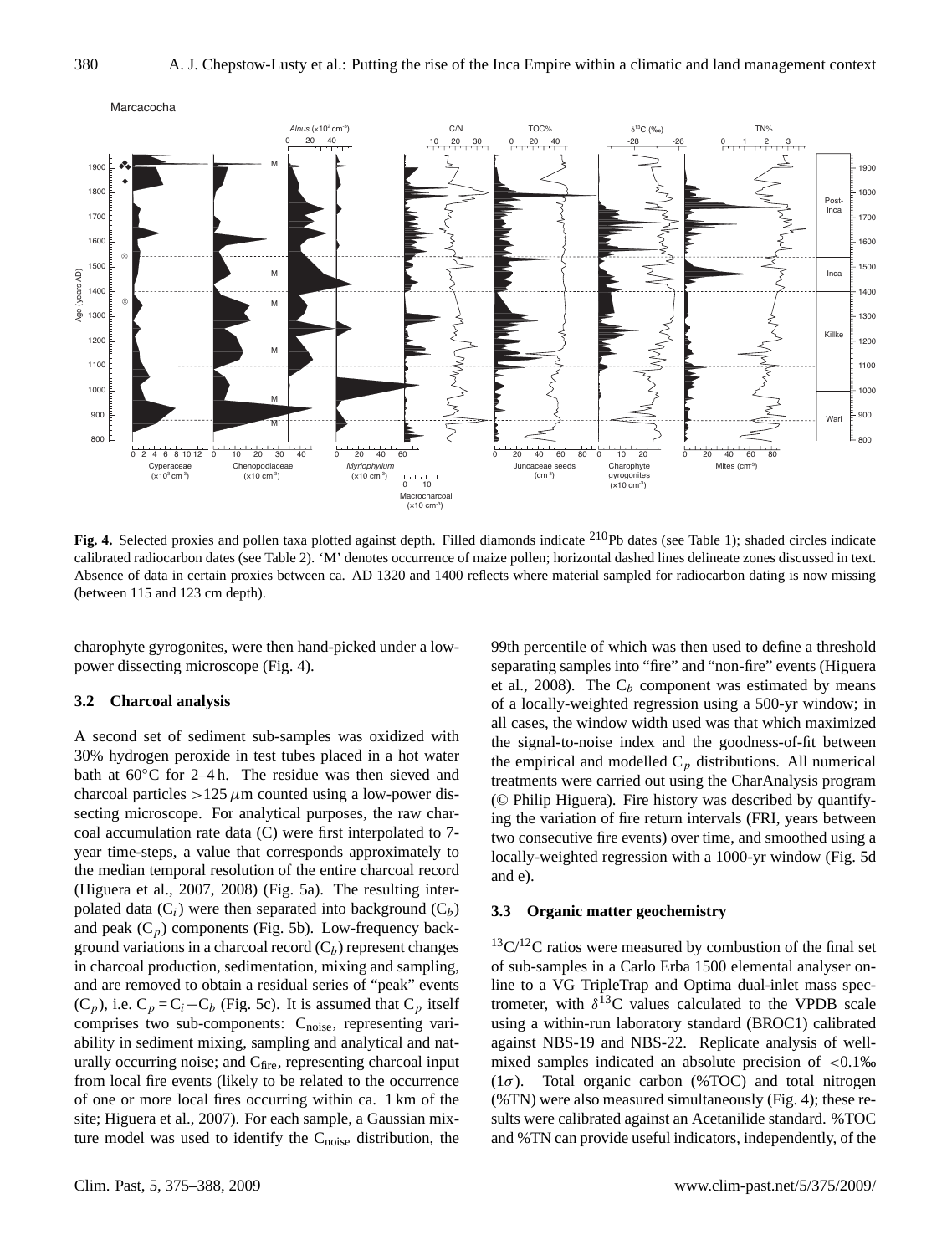

inferred from time since last fire (grey squares), and simulated fire **Fig. 5.** Fire event reconstruction based on the raw charcoal accumulation rate (CHAR); see text for details. (a) represents the raw CHAR data interpolated to constant time intervals  $(C_i)$  using a 7-year running mean (black columns), with the background signal  $(C_h)$  also shown (grey line); (b) de-trended CHAR data (red lines denote threshold window, see text); (c) residual peaks and magnitude of detected fire events  $(+)$ ; (d) fire return interval (black line), frequency (red line); (e) distribution of fire density.

levels of inorganic sources from erosion and nutrients arising from livestock entering the lake. Replicate analysis of wellmixed samples indicated an absolute precision of  $\langle 0.1\% \rangle$ . C/N ratios were calculated from %TOC and %TN.

#### **3.4 Pollen analysis**

Full details of palynological sampling and preparation methodologies are given in Chepstow-Lusty et al. (2003), though are summarised here. Volumetric  $1 \text{ cm}^3$  sub-samples were taken every 4 cm (corresponding to a temporal resolution of ca. 40 years) and prepared for palynological analysis using standard procedures (after Method B of Berglund and Ralska-Jasiewiczowa, 1986). A *Lycopodium* tablet containing a known number of exotic spores was added to each sample allowing pollen concentrations to be calculated. Samples were left to stand overnight in hydrochloric acid (HCl). Subsequent to washing in distilled water, the samples were placed in a hot water bath in 0.1 M sodium pyrophosphate for 10–20 min to reduce clumping of the fine particles. After sieving at 125  $\mu$ m, the samples were sieved through a 10  $\mu$ m mesh to remove the fine fraction (Bates et al., 1978). An additional oxidation technique was also used post-acetolysis to remove excess organic matter (Heusser and Stock, 1984). Pollen grains were counted to sums of 300 or more, except for 20 samples in which concentrations were especially low (particularly apparent in the lower part of the sequence), when a minimum sum of 100 grains was counted.

## **4 Results**

New proxy data are plotted alongside selected pollen taxa in Fig. 4; the application of binary splitting techniques to all data (Birks and Gordon, 1985) suggests five main zones.

## **4.1 Prior to AD 880**

At the very base of the sequence, this interval is notable only for its low pollen concentrations and the lowest %TOC and %TN than in any subsequent zone. C/N ratios average ca. 18, except at the very end of the zone, when they increase markedly to ca. 35.  $\delta^{13}$ C values also experience relative stability for most of the interval (ca.  $-27\%$ ), but this is followed by an abrupt decrease (to around −29‰) at the end of the zone, in step with the positive shift in C/N. Analysis of the moderate-low concentrations of macrocharcoal suggests three significant fire events over this interval (Fig. 5c).

## **4.2 AD 880–1100**

At ca. AD 880 an increase in Cyperaceae and Chenopodiaceae pollen concentrations is notable, followed by a marked decline through the rest of the interval; a much smaller, secondary peak occurs in Cyperaceae pollen concentrations towards the end of the zone. In contrast, pollen concentrations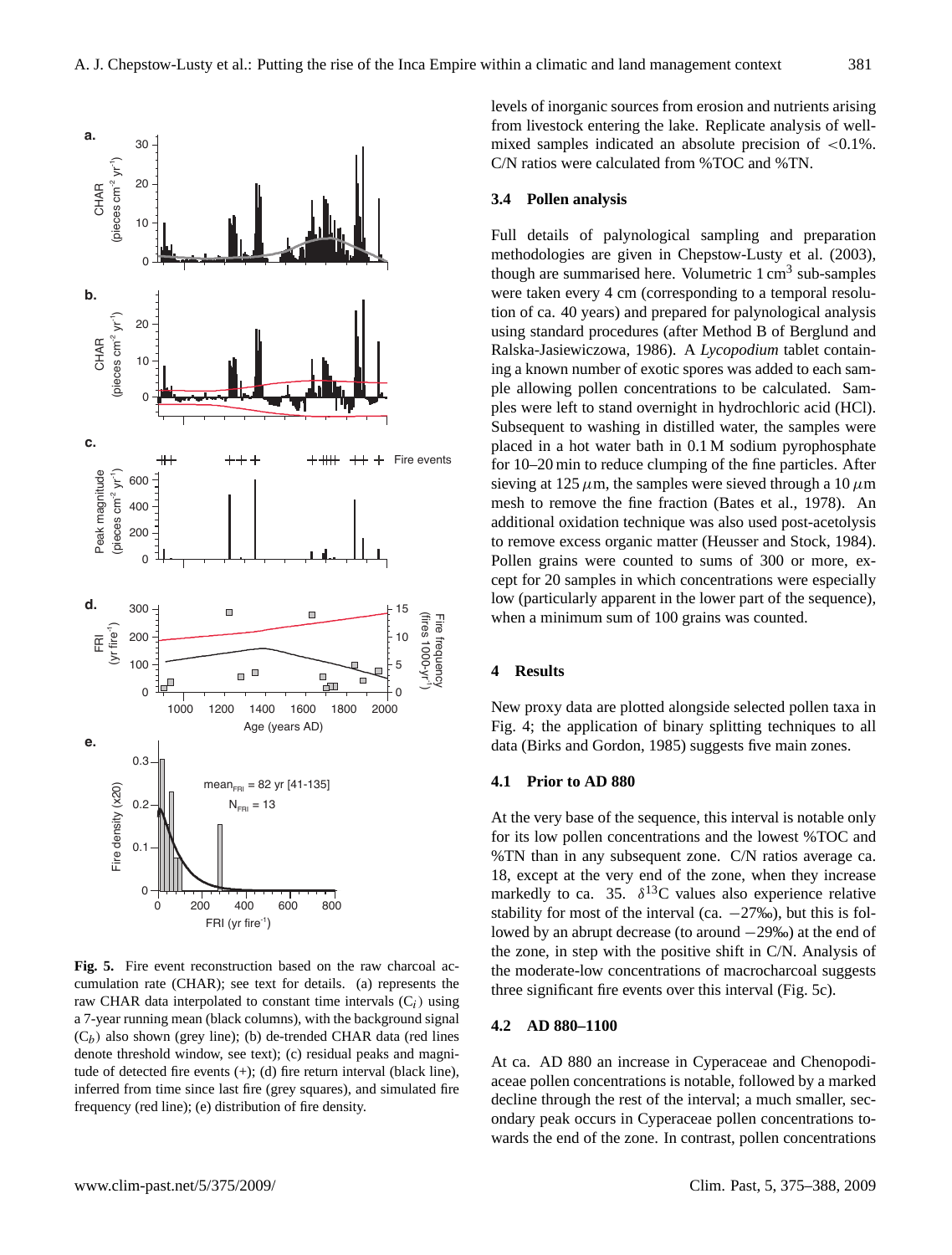of the shallow water plant taxon *Myriophyllum* remain initially low, before undergoing expansion in the later part of this interval. C/N ratios fall abruptly from their initial peak of ca. 35, to return to values oscillating around 20 for the rest of the zone.  $\delta^{13}$ C increases notably in a step-wise fashion at the beginning of the interval to reach pre-AD 880 levels, but then decreases once again (to ca. −28‰) just before the end of the zone, when values once again recover to ca. −27‰. Macrocharcoal and charophyte gyrogonite levels remain suppressed for most of the interval, whereas oribatid mite abundances show a gradual increase.

#### **4.3 AD 1100–1400**

High concentrations of *Alnus* pollen are noted for the first time from the very beginning of this interval. In addition, Juncaceae seeds become prominent, reflecting the importance of this family as a major component of the lakeside vegetation. Synchronously, charophyte oospores and macrocharcoal concentrations also increase notably, the latter providing evidence for three significant fire events during this interval (Fig. 5c). C/N ratios oscillate at values  $>20$ , whereas  $\delta^{13}$ C experiences a progressively positive trend, increasing by around 1‰ from initial values of ca.  $-27$ ‰. There is a distinct but short-lived decline in %TOC (of around 30%) at ca. AD 1170 that is also mirrored by a similar event in the %TN record.

#### **4.4 AD 1400–1540**

This interval is notable for the continued rise in *Alnus* pollen concentrations to the highest values in the sequence (peaking ca. AD 1450). This period also contains a significant decline in  $\delta^{13}$ C which, despite a variable signal, reaches a value of almost −28‰ before recovering at the very end of the zone. C/N ratios also decline over this interval, but much more gradually. At the end of the zone, C/N ratios also undergo a rapid increase from around 15 to almost 28, (seemingly leading the increase in  $\delta^{13}$ C slightly), before dropping back to ca. 20. This pattern is almost exactly the reverse of the %TN signal. Oribatid mite concentrations undergo a marked rise in the second half of the interval, only then to decline suddenly. Macrocharcoal levels are, once again, relatively suppressed over this period.

## **4.5 Post AD 1540**

Concentrations of *Alnus* pollen generally decline throughout this zone, which is generally the converse of Cyperaceae pollen concentrations, which increase notably from around AD 1800. Although Juncaceae seed and macrocharcoal concentrations remain relatively steady throughout, they both experience marked, short-lived peaks around AD 1780 (Juncaceae seed concentrations also briefly peaking around AD 1560). C/N ratios almost never dip below 15 throughout the entire zone, and they also experience a marked peak at ca. AD 1780. Interestingly, concentrations of charophytes and oribatid mite remains appear to co-vary inversely, with the principal mite peak (and minimum charophyte values) occurring ca. AD 1750. This interval is also characterised by the highest fire frequency of the entire record, with eight major fire events being identified (Fig. 5c).

## **5 Interpretation and discussion**

#### **5.1 Prior to AD 880**

During much of the first millennium AD, the pollen record indicates little evidence for sustained agriculture at Marcacocha (see also Fig. 3). Indeed, Chenopodiaceae pollen, which probably includes a number of high altitude-favouring cultivars such as *Chenopodium quinoa*, is rare (Chepstow-Lusty et al., 2003), suggesting particularly suppressed, cool temperatures over this period. Furthermore, the sediments in this interval are characterised by a lower %TOC than subsequent periods (colder climate, lower organic productivity), suggesting greater erosion in the immediate catchment, bringing in more inorganic material. Although human population levels would have been meagre, some anthropogenic disturbance is possible (as suggested by the minor peaks in charcoal at the top of this interval). More importantly, however, since plant growth would have been slow and the vegetation sparse, any natural or human agents would have enhanced erosion as the topsoil would have been less stable. An examination of the radiocarbon dates shows that the sedimentation rate is lower during this interval than the earlier part of the first millennium AD, so it is not necessarily as simple as equating higher erosion and greater inorganic input with a higher sedimentation rate. Values of  $C/N > 15$  indicate that erosion was also bringing in terrestrial organic matter, which, alongside  $\delta^{13}$ C values of around  $-27\%$ , shows the dominance of C3 plants.

Independent evidence from ice core, archaeological, archaeobotanical and geomorphological data indicate that much of this period was characterized by relatively low temperatures, a factor that would have encouraged concentration of human populations at lower altitudes (Johannessen and Hastorf, 1990; Seltzer and Hastorf, 1990; Thompson et al., 1995; Kendall and Chepstow-Lusty, 2006). A period of burning close to the upper limit of this interval suggests that there may latterly have been limited anthropogenic activity in the basin (Figs. 4 and 5c).

#### **5.2 AD 880–1100**

An increase in Cyperaceae pollen concentrations at the beginning of this period probably reflects sedge colonization at the lake margin as the lake-level reduced in response to increasingly arid conditions (Chepstow-Lusty et al., 2003). This interpretation is supported by a major peak in C/N and a corresponding minimum in  $\delta^{13}$ C (a combination indicative of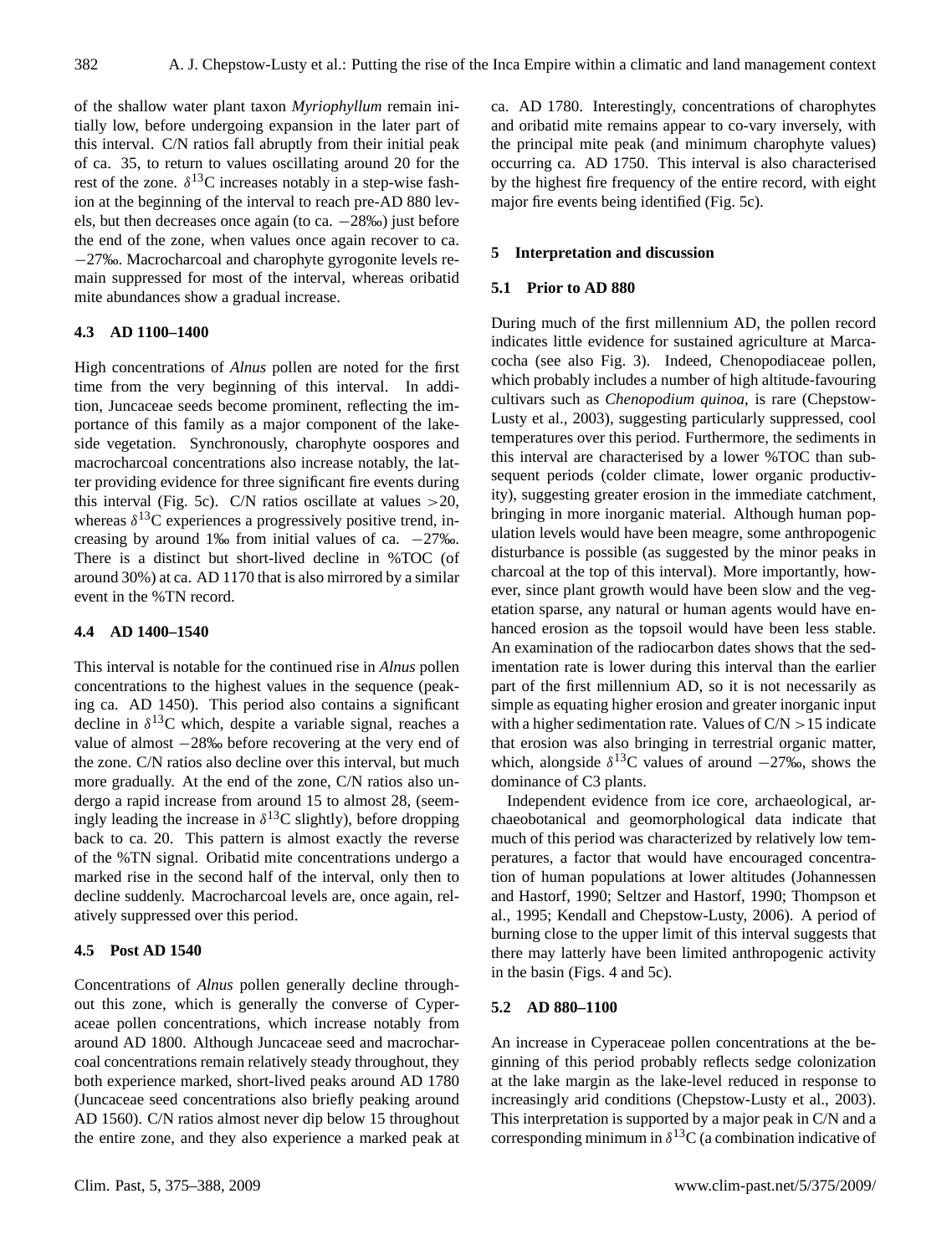abundant terrestrial plant material entering the lake from the catchment) and a short-lived peak in Chenopodiaceae pollen concentrations. This latter event (associated with the presence of maize pollen) indicates that increasing temperatures allowed limited agriculture (see Fig. 3 to compare the relative magnitude of this "peak" with that seen earlier in the record to emphasise the former importance of quinoa and related

crops cultivated in this basin). From around AD 1000, however, chenopods and sedges decline in importance at the expense of the shallow-water taxon *Myriophyllum*, which suggests low lake-levels and increasing levels of nutrients, possibly associated with greater livestock using the pasture. This interpretation is supported by several proxies, including the progressive increase of both TN% and mite frequencies, and a decrease in  $\delta^{13}$ C values that, coupled with C/N ratios of ca. 20, suggest a significant C3 terrestrial input to the lake. Macrocharcoal levels remain suppressed throughout the zone (Figs. 4 and 5a–d), further implying that the basin was used for mostly pastoral purposes.

## **5.3 AD 1100–1400**

The marked increase in *Alnus* pollen at the beginning of this interval reflects the rapid expansion into the immediate catchment (probably from lower altitudes) of *Alnus acuminata*. This is a tree species closely associated with the colonization of degraded soils and, subsequently, with agroforestry, because of its nitrogen-fixing properties, as well as its ability to grow fast and straight (Chepstow-Lusty and Winfield, 2000). This is the first sustained appearance of *Alnus* in the entire 4200-year record (Fig. 3), suggesting that the occasional pollen grains recorded prior to this are likely to represent long-distance transport. The notable increase in Juncaceae seeds indicate that lake-levels continued to drop, an interpretation supported by the rise in charophyte gyrogonites, a sustained increase in  $\delta^{13}$ C of around +1‰ across the zone (possibly due to an increase in C4 plants in the catchment) and C/N values generally in excess of 20. Combined, these data all point to a significant rise in temperature, though without any concurrent increase in precipitation (the hydrological requirements of *A. acuminata* probably being met year-round by the adjacent, glacially-fed Patacancha River).

It is likely that a sustained warmer climate enabled human populations to return to traditional agricultural use of the Marcacocha Basin and the surrounding landscape, with pastoralism being pushed up to higher altitudes. Evidence of this is provided by the recovery of chenopod pollen concentrations, the presence of (rare) maize pollen and the decline in mite frequencies. Furthermore, heightened macrocharcoal values (Fig. 4) and the recognition of three significant fire events over this period (Fig. 5c) are likely to reflect increased burning and agricultural clearance. There is also evidence indicating the instigation of landscape transformation in the catchment; a brief yet marked reduction in %TOC at around AD 1170 suggests destabilization of the landscape (possibly due to terrace building), causing an increase in inorganic material being deposited in the lake. Only after this construction phase was complete, would erosion have been reduced and the landscape stabilized, after which the lake sediments became highly organic and experienced very little inorganic input over the next 650 years or so (Donkin, 1979).

#### **5.4 AD 1400–1540**

This interval, which coincides with a period of rapid Inca expansion outside of the Cuzco heartland, appears to have been relatively stable from a climatic point of view. Temperatures seemed to have remained warm, with precipitation (and corresponding lake-levels) being low. Despite this climatic stability, significant land-use changes occurred in the basin. The increasing commercial importance of the Patacancha Valley caravan route is reflected in the sharp rise in mite abundances from the mid-1400s, suggesting an increased density of large herbivores (particularly llamas) in the catchment (Chepstow-Lusty et al., 2007). This interpretation is supported by an increase in %TN, possibly related to higher levels of animal excreta originating from the lake margin. The influx of nutrients to the lake, coupled with likely disturbance generated by livestock, appears to have suppressed charophyte levels, which decline to almost zero by the end of the period. Low values of both C/N (ca. 15) and  $\delta^{13}$ C (ca. -28‰) are suggestive of increased aquatic vegetation; when coupled with the reduced charophyte levels and higher Juncaceae seed concentrations, boggy marginal conditions may be inferred. Even though there is limited evidence for maize (a C4 plant) being grown in the basin, this crop requires good drainage and so was likely to have been grown away from the immediate lake catchment (as is the case today); only crops such as potatoes were/are cultivated in the areas liable to inundation. Furthermore, there is only muted evidence for sustained burning of the landscape over this interval (Figs. 4 and 5), suggesting either that there was only limited crop production in the basin at that time, and/or that soil fertility (often maintained by periodic firing after harvests) was instead sustained by the use of animal fertilizer. It is also noticeable that *Alnus* pollen concentrations reach their highest levels in the entire sequence, suggesting accelerated agroforestry around the basin; this species was one of the most economic and symbolically important trees for the Inca (Chepstow-Lusty and Winfield, 2000).

After about AD 1500, proxy signals at the very end of the zone witness some sharp shifts, including a marked decline in %TN and mite frequencies, a recovery in  $\delta^{13}$ C values, a continuing decline in *Alnus* pollen and a notable peak in Juncaceae seeds. These changes are likely to be linked to the collapse of the Inca Empire and the corresponding abandonment of the basin and cessation of regular llama caravan activity.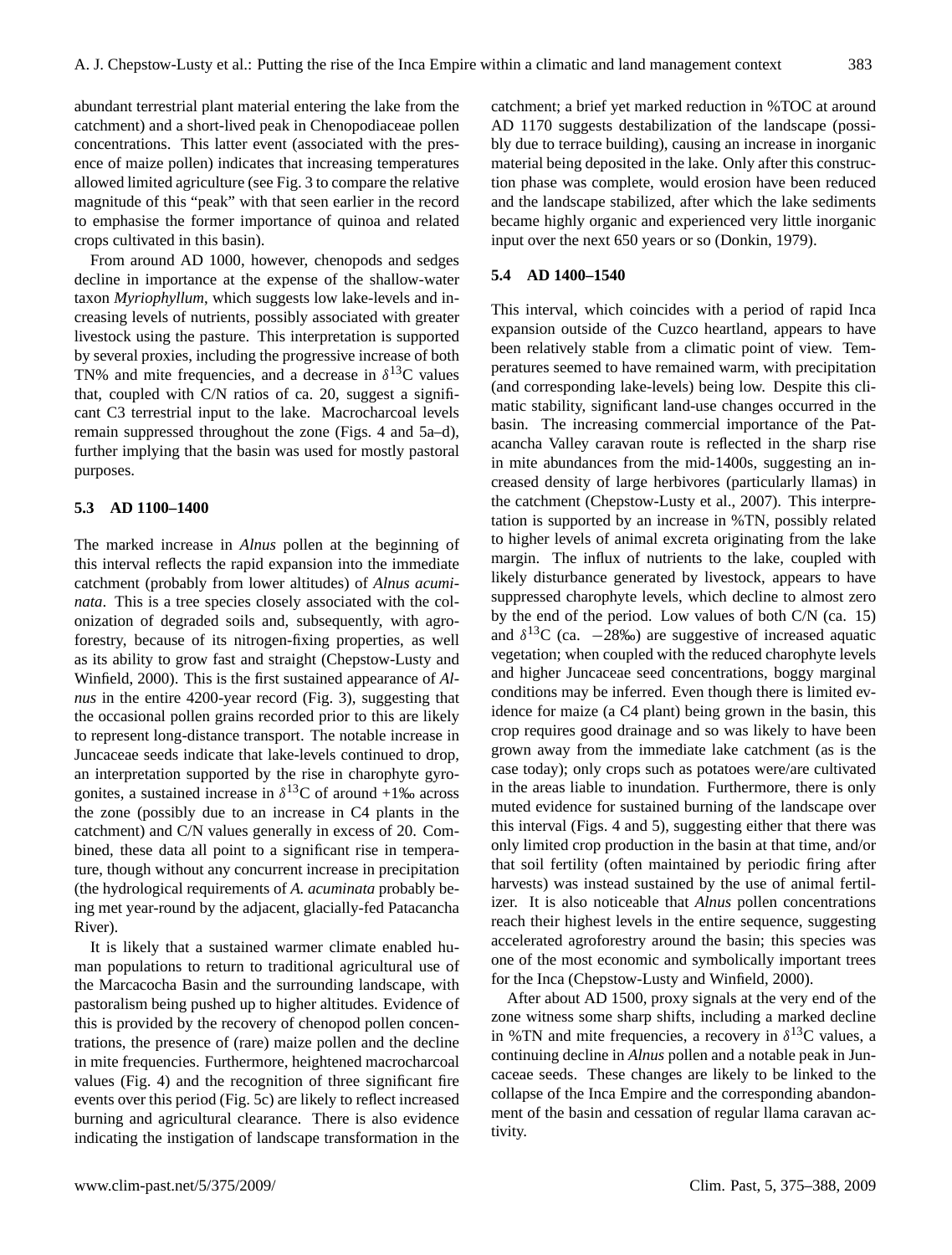## **5.5 Post AD 1540**

The marked recovery in charophyte gyrogonite concentrations at the beginning of this interval suggests a continuation of low lake-levels but a major decline in pasture usage. These inferences are supported by initially low mite abundances, declining C/N values and a recovery in  $\delta^{13}$ C (to ca.  $-26\%$ ). A different world was imposed with the arrival of the Spanish. Against a backdrop of disease and falling population numbers, communities were often forced to migrate and/or compelled to work under the encomienda system (Chepstow-Lusty et al., 2007). Much of the previously cultivated landscape became rapidly overgrown and irrigation canals and terraces were no longer maintained, falling into neglect and disuse. A major part of the charcoal signal following the arrival of the Spanish (Fig. 4) probably represents the continual effort of the remaining population to clear agricultural land from rapidly colonizing shrubs and herbs.

Mite abundances undergo one final increase from around ca. AD 1600, which probably reflects the introduction of large domesticated herbivores from the Old World, such as sheep, cattle, goats and horses, into this part of the Patacancha Valley. This increased use of the basin for pasturing animals is supported by macrocharcoal concentrations (Fig. 5a–d), which show sustained and significant burning events (presumably for clearance purposes) just prior to, and throughout, the 17th century. A hiatus in burning activity during much of the following century coincides with the collapse and subsequent recovery of mite frequencies and, by inference, livestock populations. Historical documents report the arrival in about AD 1719–1720 of an epidemic (probably smallpox) which wiped out nearly all the indigenous people in the Patacancha Valley (Glave and Remy, 1983) and, at one point, is known to have killed 600 people in a single day in Cuzco (Esquivel y Navia, 1980). This event not only overlapped with the occurrence of four intense El Niño events (manifesting as strong droughts) between 1715 and 1736 (Carcelén Reluz, 2007), but also with the coldest conditions of the Little Ice Age (Thompson et al., 1988).

A resumption of landscape burning accompanies the final decline in mite populations throughout the 19th and 20th centuries (Figs. 5a–d). It is interesting to note that several independent regional reconstructions of biomass burning activity in South America show a decreasing fire frequency for the past 500 years and attribute this pattern to a range of climatic controls (e.g. Bush et al., 2008; Marlon et al., 2008; Nevle and Bird, 2008). The record at Marcacocha, however, shows the opposite trend (i.e. that fire frequency increases over this period; Fig. 5d), suggesting that it is local human activity influencing the fire history of the basin, and not climatic factors.

In the top part of the record, the decline of mites after ca. AD 1800 not only reflects a major drought (Tandeter, 1991; Gioda and Prieto, 1999), but also the subsequent infilling of the lake. The uppermost sediments (younger than ca. AD 1830) consist of peats composed of wetland vegetation, dominated by Juncaceae; these no longer provide an environmental record comparable with the lake sediments below.

#### **6 A broader context**

The pattern of change witnessed at Marcacocha in the centuries that pre-dated the imperial expansion of the Inca can be summarized as: (1) a period of relative aridity developing from ca. AD 880, characterised by low lake-levels and a limited arable-based economy in the valley that gave way to more mixed agro-pastoralism at the beginning of the second millennium AD; and (2) an interval of elevated temperatures from ca. AD 1100 that probably lasted for four centuries or more (the upper limit is difficult to define). This latter, warmer period is of particular interest, since it witnessed significant human presence in the basin in terms of agriculture, early landscape modification and later trading activity. In order to properly understand the broader-scale cultural and climatic conditions over this interval, it is necessary to assess the extent to which events happening in one Andean valley may have reflected what was happening regionally. In part, this can be achieved by comparison of the Marcacocha record with other, independently derived datasets.

The Quelccaya ice cap, located some 200 km to the southeast of Marcacocha at 5670 m asl in southern Peru, arguably provides the best-resolved climatic archive from the region (Thompson et al., 1984, 1986, 1988). Two overlapping cores, drilled though the ice to bedrock, provide a composite, annually-resolved record of the last 1500 years. While the use of proxies from this record as a yardstick for central Andean climatic variability is not without controversy (in particular, the complex relationships between  $\delta^{18}$ O variability and temperature, and ice accumulation and regional precipitation; Thompson et al., 1988; Grootes et al., 1989; Ortlieb and Macharé 1993; Gartner, 1996; Thompson et al., 2000; Calaway 2005), one unambiguous dataset from the Quelccaya record is that of dust content. At present, dust layers form annually on the surface of the glacier during the dry season, when dominantly southerly to north-westerly winds pick up material from the bare, recently-harvested agricultural areas of the Altiplano (Thompson et al., 1984, 1988). It has been postulated that the two most prominent dust events from the 1500-year Quelccaya record (centring on AD 600 and AD 920) may have their origin in anthropogenic activity, since they do not correspond with any marked climatic shifts.

The latter of these two prominent dust events lasts around 130 years and is characterized by a steady accumulation from AD 830 to a peak at AD 920, followed by a more rapid decline to about AD 960. It has been suggested that this pattern may be linked with intensified raised field agriculture around Lake Titicaca (Thompson et al., 1988) and/or may be representative of a wider spectrum of human activity in the region, including terrace construction (Erickson, 2000).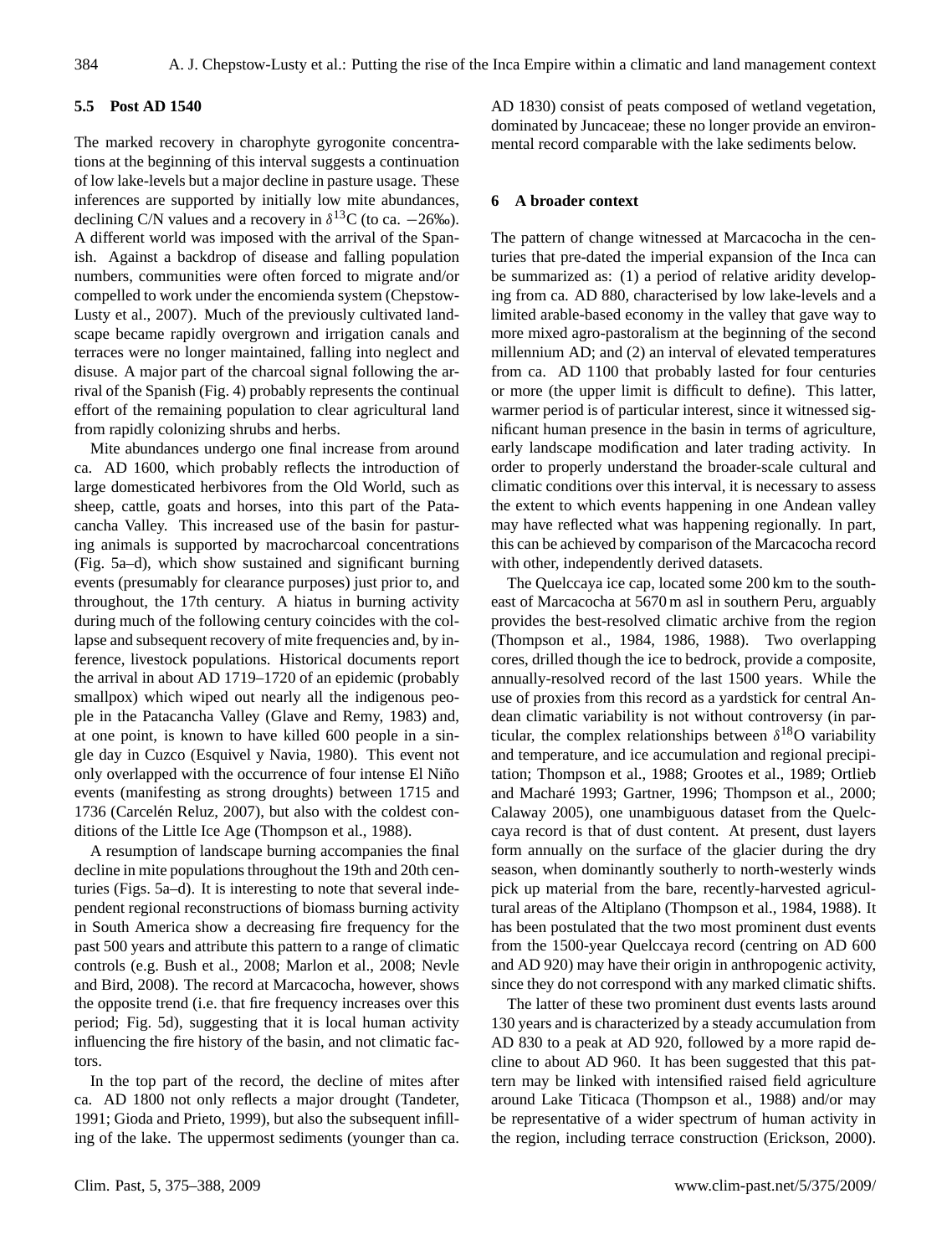At Marcacocha, this interval is represented by high concentrations of Cyperaceae pollen, supported by high C/N and low  $\delta^{13}$ C values, suggesting reduced lake-levels and a significant proportion of terrestrial plant matter entering the lake. Although no significant agricultural palynological indicators were found in the Quelccaya record to support the notion of anthropological activity within the landscape over this interval (Thompson et al., 1988), both chenopod (probably incorporating quinoa) and maize pollen are notable at Marcacocha, strongly suggesting agricultural use of the basin at this time.

It is also worth noting that some authorities have used the Quelccaya ice core data, as well as sediment records from Lake Titicaca that are indicative of low lake-levels, to infer a serious drought at ca. AD 1000–1100 (e.g. Thompson et al., 1988; Abbott et al., 1997; Binford et al., 1997). Furthermore, it is argued that this protracted period of aridity may (or may not) have been influential in hastening the demise of both the Tiwanaku and Wari cultures, centred on the southern shores of Titicaca and around Ayacucho, respectively (e.g. Binford et al., 1997; Erickson, 1999, 2000).

From the perspective of Marcacocha, the record there indicates that, although dry conditions began at least a century prior to ca. AD 1000 in the Cuzco region, temperatures remained suppressed at this time. These cooler conditions would have restricted the ability of cultures such as the Wari to exploit melt-water sustained higher altitudes for agricultural purposes. This contrasts markedly with conditions just a few hundred years later when, faced with similarly arid conditions, the Inca were able to take advantage of a warmer climate to exploit new, higher altitude agro-ecological zones and adapt their irrigation technologies to harness the yearround melt-water resources.

The rich archaeological record around Cuzco can also help in understanding the Marcacocha data over this crucial interval. It is from ca. AD 1200 (although perhaps as early as ca. AD 1000) that the Inca people in the Cuzco region are recognized archaeologically by the occurrence of Killke pottery (Rowe, 1944; Bauer, 2004). While there is a long history of human occupation in the Marcacocha area, there is a marked increase in the frequency of archaeological finds dated to after ca. AD 1000, such as those from the promontory of Juchuy Aya Orqo, adjacent to the lake (Kendall and Chepstow-Lusty, 2006; Kosiba 2006). This is corroborated by the Marcacocha charcoal record, which also suggests a notable increase in anthropogenic activity in the valley from ca. AD 1150. These data all point to a dramatic expansion and/or migratory influx of populations from lower altitudes over this interval, possibly accompanied by growth in economic activities. Such local trends reflect more widespread movements recorded across the Andean highlands at this time. Starting around AD 1000, regional settlement patterns shifted from valley floor and lower valley slopes to higher altitudinal locations (Arkush, 2006; Covey, 2008; Bauer and Kellett, 2009). By around AD 1300, however, the Marcacocha area was directly incorporated into the growing Inca state and, by AD 1400, major imperial institutions had been established in the nearby town of Ollantaytambo. The incorporation of the area into the Inca state is reflected by the high oribatid mite concentrations, which suggest an increasing intensity of llama caravans utilizing the pasture adjacent to Marcacocha.

From an even broader perspective, the notion that temperatures were consistently higher than modern values during the 9th–14th centuries has received increasing attention in the Northern Hemisphere (Lamb, 1965; Hughes and Diaz, 1994). The prevailing view of this interval, known commonly as the "Medieval Warm Period" (MWP), is that elevated temperatures were often only intermittently experienced and, in some regions, was apparently characterized instead by climatic anomalies such as prolonged drought, increased rainfall or a stronger monsoon system (Hughes and Diaz, 1994; Stine, 1994; Bradley et al., 2003; Zhang et al., 2008). However, evidence for the MWP being a global phenomenon is contentious, especially in the Southern Hemisphere, where there are few continuous, detailed palaeoclimatic records spanning this interval (Bradley, 2000; Broecker, 2001). Nevertheless, from the Marcacocha dataset we can infer that temperatures increased from ca. AD 1100 (after a period of relative aridity in comparison to much of the first millennium AD) and that conditions remained warm and stable for several centuries thereafter.

## **7 Conclusions**

This study highlights some of the environmental and cultural changes that took place in the Cuzco region during the late period of prehistory. The scale of anthropological manipulation and transformation of the landscape in the south-central Andes appears to have increased after ca. AD 1100, probably in response to a climatic backdrop that was relatively warm, dry and essentially stable. The development of major irrigated terracing technology may have been increasingly necessary in these regions to obviate conditions of seasonal water stress, thereby allowing efficient agricultural production at higher altitudes. The outcome of these strategies was greater long-term food security and the ability to feed large populations. Such developments were exploited by the Inca of the Cuzco Valley, who were emerging as the dominant ethnic group of the region as early as ca. AD 1200. A healthy agricultural surplus supported their economic and political potential, enabling them to subjugate other local independent states and to effectively centralize power in the Cuzco region by ca. AD 1400 (Bauer, 2004).

Fully understanding the adaptive capacity-building strategies of the Inca in the face of demanding climatic conditions is still at an early stage. However, their success has clear implications for both rural and urban Andean communities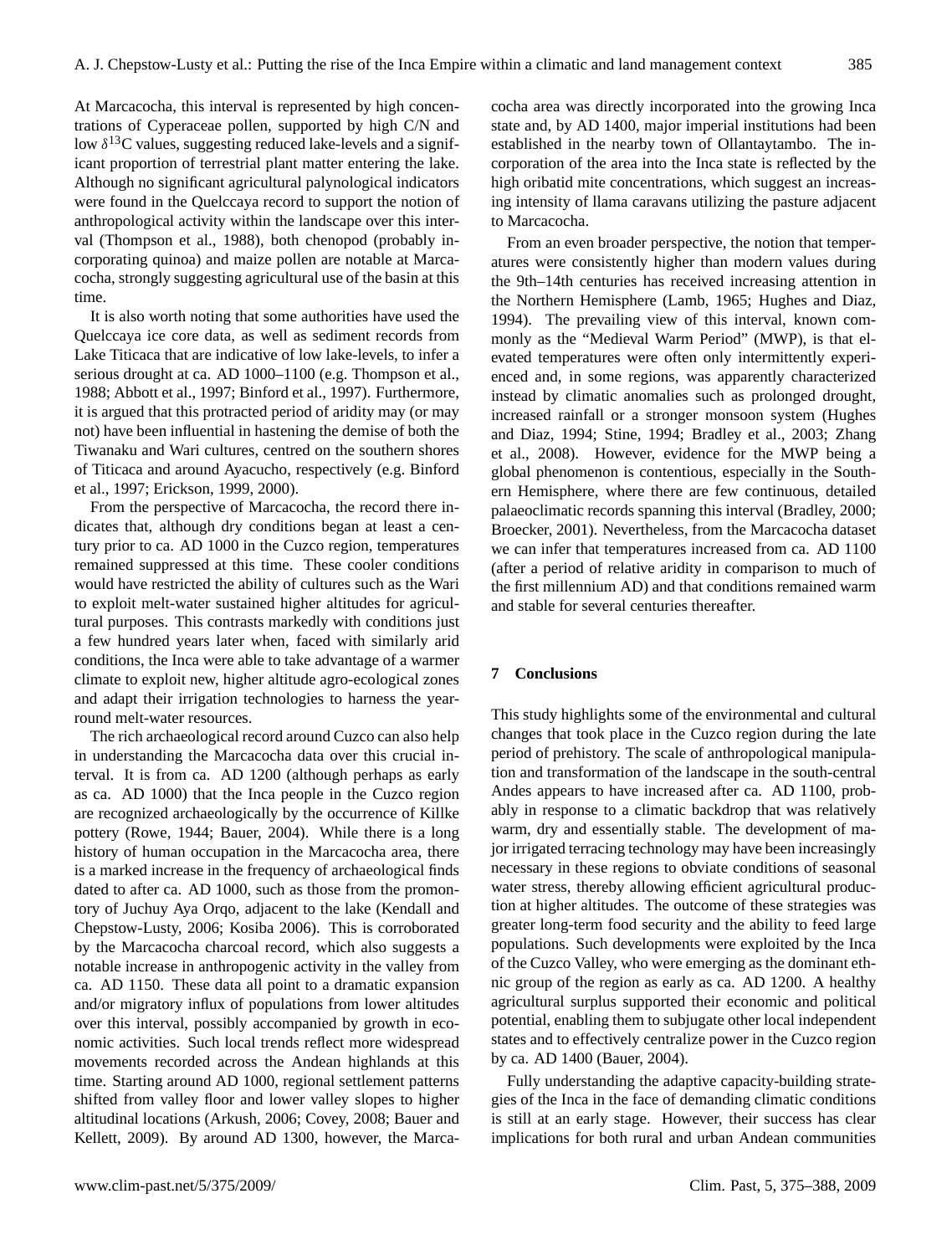facing the environmental challenges currently being posed by global warming.

*Acknowledgements.* We would like to thank the Palaeoenvironments Laboratory and the Centre of Bioarchaeology and Ecology at Montpellier University 2 for supporting this investigation, and gratefully acknowledge additional financial support from the CNRS and the French Ministry of Foreign Affairs. The Associacion´ Ecosistemas Andinos (ECOAN) in Cuzco also provided invaluable facilities. We also thank K. Bennett for initiating the work at Marcacocha, A. Cundy (University of Brighton) for carrying out the <sup>210</sup>Pb dating, A. Kendall and the Cusichaca Trust for providing logistical support, and A. Tupayachi Herrera, C. A. Chutas and S. Echegaray for additional field assistance. Two anonymous reviewers invested much time and effort to help us improve and widen the scope of this paper, for which we are grateful.

Edited by: D.-D. Rousseau

#### **References**

- Abbott, M. B., Binford, M. W., Brenner, M., and Kelts, K. R.: A 3500 <sup>14</sup>C yr high resolution record of water-level changes in Lake Titicaca, Quat. Res., 47, 169–180, 1997.
- Arkush, E. N.: Collapse, conflict, conquest: the transformation of warfare in the Late Prehispanic Andean highlands, in: The Archaeology of Warfare: Prehistories of Raiding and Conquest, edited by: Arkush, E. N. and Allen, M. W., University Press of Florida, Gainesville, USA, 286–335, 2006.
- Arkush, E. N.: War, chronology and causality in the Titicaca basin, Lat. Am. Antiq., 19, 339–373, 2008.
- Bates, C. D., Coxon, P., and Gibbard, P. L.: A new method for the preparation of clay-rich sediment samples for palynological investigations, New Phytol., 81, 459–463, 1978.
- Bauer, B.: Ancient Cuzco: Heartland of the Inca, University of Texas Press, Austin, Texas, USA, 255 pp., 2004.
- Bauer, B. and Kellett, L.: Cultural transformations of the Chanka heartland (Andahuaylas, Peru) during the Late Intermediate period (AD 1000–1400), Lat. Am. Antiq., in press, 2009.
- Bawden, G.: The Moche, Blackwell Publishers, Cambridge, 392 pp., 1996.
- Berglund, B. E. and Ralska-Jasiewiczowa, M.: Pollen analysis and pollen diagrams, in: Handbook of Holocene Palaeoecology and Palaeohydrology, Berglund, B. E. (Ed), John Wiley and Sons, Chichester, UK, 455–484, 1986.
- Binford, M. W., Kolata, A. L., Brenner, M. Janusek, J. W., Seddon, M. T., Abbott, M. and Curtis, J. H.: Climate variation and the rise and fall of an Andean civilization, Quat. Res., 47, 171–186, 1997.
- Birks, H.: Plant macrofossils, in: Tracking Environmental Change Using Lake Sediments: Volume 3, Smol, J. P., Birks, H. J. B. and Last, W. M. (Eds.), Kluwer Academic Publishers, Dordrecht, The Netherlands, 49–74, 2001.
- Birks, H. J. B. and Gordon, A. D.: Numerical Methods in Quaternary Pollen Analysis, Academic Press, San Diego, California, USA, 317 pp., 1985.
- Bradley, R.: Paleoclimate 1000 years of climatic change, Science, 288, 1353–1354, 2000.
- Bradley, R. S., Hughes, M. K., and Diaz, H. F.: Climate in Medieval time, Science, 302, 404–405, 2003.
- Brenner, M., Whitmore, T. J., Curtis, J. H., Hodell, D. A., and Schelske, C. L.: Stable isotope ( $\delta^{13}$ C and  $\delta^{14}$ N) signatures of sedimented organic matter as indicators of historic lake trophic state, J. Paleolimnol., 22, 205–221, 1999.
- Broecker, W.: Was the Medieval Warm Period global?, Science, 291, 1497–1499, 2001.
- Bush, M. B, Silman, M. R., McMichael, C., and Saatchi, S.: Fire, climate change and biodiversity in Amazonia: a Late-Holocene perspective, Philos. T. Roy. Soc. B, 363, 1795–1802, 2008.
- Calaway, M. J.: Ice cores, sediments and civilization collapse: a cautionary tale from Lake Titicaca, Antiquity, 79, 778–790, 2005.
- Carcelén Reluz, C. G.:. Idolatría indígena y devoción criolla como respuestas a la variabilidad climática en Lima y Huarochirí durante el siglo XVIII, Investigaciones Sociales, 11, 171–186, 2007.
- Chepstow-Lusty, A. and Winfield, M.: Agroforestry by the Inca: lessons from the past, Ambio, 29, 322–328, 2000.
- Chepstow-Lusty, A., Bennett, K. D., Fjeldså, J., Kendall, A., Galiano, W. and Tupayachi Herrera, A.: Tracing 4,000 years of environmental history in the Cuzco area, Peru, from the pollen record, Mt. Res. Dev., 18, 159–172, 1998.
- Chepstow-Lusty, A., Bennett, K. D., Switsur, V. R., and Kendall, A.: 4000 years of human impact and vegetation change in the central Peruvian Andes – with events paralleling the Maya record?, Antiquity, 70, 823–833, 1996.
- Chepstow-Lusty, A., Frogley, M. R., Bauer, B. S., Bush, M. B., and Tupayachi Herrera, A.: A late Holocene record of arid events from the Cuzco region, Peru, J. Quat. Sci., 18, 491–502, 2003.
- Chepstow-Lusty, A., Frogley, M. R., Bauer, B. S., Leng, M., Cundy, A., Boessenkool, K. P., and Gioda, A.: Evaluating socioeconomic change in the Andes using oribatid mite abundances as indicators of domestic animal densities, J. Archaeol. Sci., 34, 1178–1186. 2007.
- Covey, R. A.: How the Incas Built Their Heartland: State Formation and the Innovation of Imperial Strategies in the Sacred Valley, Peru, University of Michigan Press, Ann Arbor, USA, 333 pp., 2006.
- Covey, R. A.: Multiregional perspectives on the archaeology of the Andes during the Late Intermediate period (c. A.D. 1000–1400), J. Archaeol. Res., 16, 287–338, 2008.
- Donkin, R.: Agricultural Terracing in the Aboriginal New World, Viking Fund Publications in Anthropology 56, Wenner-Gren Foundation for Anthropological Research, New York, USA, 196 pp., 1979.
- Erickson, C.: Neo-environmental determinism and agrarian 'collapse' in Andean prehistory, Antiquity, 73, 634–642, 1999.
- Erickson, C.: The Lake Titicaca basin: a Precolumbian built landscape, in: Imperfect Balance: Landscape Transformations in the Precolumbian Americas, edited by: Lentz, D. L., Columbia University Press, New York, USA, 311–356, 2000.
- de Esquivel y Navia, D.: Noticias cronológicas de la Gran Ciudad del Cuzco [1749]. Edición, prólogo y notas de F. Denegri Luna con la colaboración de H. Villanueva Urteaga y C. Gutiérrez Muñoz, Tomos 1 y 2, Fundación Augusto N., Lima, 1980.
- Flynn, W. W.: Determination of low levels of polonium-210 in environmental materials, Anal. Chim. Acta, 43, 221–226, 1968.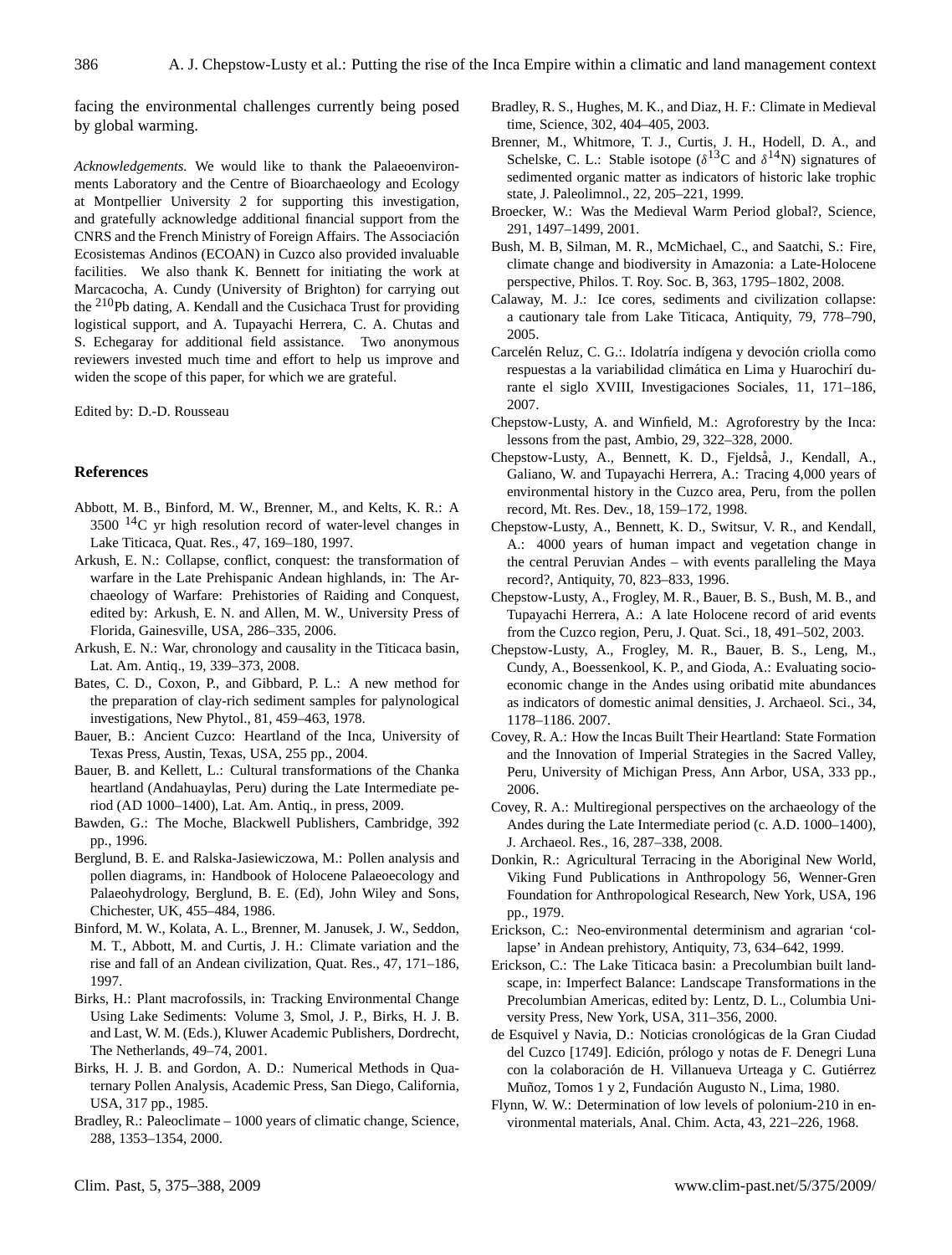- Gartner W. G.: Book review of 'The Tiwanaku: Portrait of an Andean Civilization' by A. L. Kolata, Ann. Ass. Am. Geog., 86, 153–156, 1996.
- Gioda, A. and Prieto, M. R.: Histoire des sécheresses andines. La Météorologie, 8, 33-42, 1999.
- Glave, L. M. and Remy, M. I.:. Estructura agraria y vida rural en una region andina: Ollantay'Tambo entre los siglos XVI y XIX, Archivos de Historia Andina, 3, Centro Bartolome de las Casas, ´ Lima, 584 pp., 1983.
- Grootes, P. M., Stuiver, M., Thompson, L. G. and Mosley-Thompson, E.: Oxygen isotope changes in tropical ice, Quelccaya, Peru, J. Geophys. Res., 91, 1187–1194, 1989.
- Hemming, J.: The Conquest of the Incas, Harcourt Brace Jovanovich, New York, USA, 641 pp., 1970.
- Heusser, L. E. and Stock, C. E.: Preparation techniques for concentrating pollen from marine sediments and other sediments with low pollen density, Palynology, 8, 225–227, 1984.
- Higuera, P. E., Brubaker, L. B., Anderson, P. M., Brown, T. A., Kennedy, A. T., and Hu, F. S.: Frequent fire in ancient shrub tundra: implications of paleorecords for Arctic environmental change, PLoS ONE, 3, e0001744, doi:10.1371/journal.pone.0001744, 2008.
- Higuera, P. E., Peters, M. E., Brubaker, L. B., and Gavin, D. G.: Understanding the origin and analysis of sediment-charcoal records with a simulation model, Quat. Sci. Rev., 26, 1790–1809, 2007.
- Hodell, D. A. and Schelske, C. L.: Production, sedimentation and isotopic composition of organic matter in Lake Ontario, Limnol. Oceanogr., 43, 200–214, 1998.
- Hughes, M. K. and Diaz, H. F.: Was there a Medieval Warm Period, and if so, where and when?, Clim. Change, 26, 109–142, 1994.
- Johannessen, S. and Hastorf, C.: A history of fuel management (AD 500 to the present) in the Mantaro Valley, Peru, J. Ethnobiology, 10, 61–90, 1990.
- Kendall, A. and Chepstow-Lusty, A.: Cultural and environmental change in the Cuzco region of Peru: the rural development implications of combined archaeological and palaeoecological evidence, in: Kay Pacha: Cultivating Earth and Water in the Andes, edited by: Dransart, P., British Archaeological Reports International Series, 1478, 185–197, 2006.
- Kolata, A. (Ed.): Tiwanaku and its Hinterland: Archaeology and Paleocology of an Andean Civilization, Vol. 1, Agroecology, Smithsonian Press, Washington DC, USA, 322 pp., 1996.
- Kosiba, S. B.: Proyecto Arqueologico de la Subregion de Wat'a (PASW), Primera Temporada: Reconocimiento Intensivo del area Huarocondo – Ollantaytambo, Technical Report (Informe), Instituto Nacional de Cultura (INC), Cusco, 66 pp., 2006.
- Krause, W.: Characeen als Bioindikatoren für den Gewässerzustand, Limnologica, 13, 399-418, 1981.
- Kufel, L. and Kufel, I.: Chara beds acting as nutrient sinks in shallow lakes – a review, Aquat. Bot. 72, 249–260, 2001.
- Lamb, H. H.: The early medieval warm epoch and its sequel, Palaeogeogr. Palaeocl., 1, 13–37, 1965.
- Leng, M. J. and Marshall, J. D.: Palaeoclimate interpretation of stable isotope data from lake sediment archives, Quat. Sci. Rev., 23, 811–831, 2004.
- Marlon, J. R., Bartlein, P. J., Carcaillet, C., Gavin, D. G., Harrison, S. P., Higuera, P. E., Joos, F., Power, M. J., and Prentice, I. C.: Climate and human influences on global biomass burning over the past two millennia, Nat. Geosci., 1, 697–702, 2008.
- McCormac, F. G., Hogg, A. G., Blackwell, P. G., Buck, C. E., Higham, T. F. G., and Reimer, P. J.: SHCal04 southern hemisphere calibration 0–11.0 cal kyr BP, Radiocarbon, 46, 1087– 1092, 2004.
- Meyers, P. A.: Preservation of elemental and isotopic source identification of sedimentary organic matter, Chem. Geol. (Isotope Geosci. Section), 114, 289–302, 1994.
- Meyers, P. A. and Teranes, J. L.: Sediment organic matter, in: Tracking Environmental Change Using Lake Sediments: Volume 2, edited by: Last, W. M. and Smol, J. P., Kluwer Academic Publishers, Dordrecht, The Netherlands, 239–269, 2001.
- Meyers, P. A., Leenheer M. J., and Bourbonniere, R. A.: Diagenesis of vascular plant organic matter components during burial in lake sediments, Aquat. Geochem. 1, 35–52, 1995.
- Nevle, R. J. and Bird, D. K.: Effects of syn-pandemic fire reduction and reforestation in the tropical Americas on atmospheric  $CO<sub>2</sub>$ during the European conquest, Palaeogeogr. Palaeocl., 264, 25– 38, 2008.
- O'Leary, M. H.: Carbon isotope fractionation in plants, Phytochemistry, 20, 553–567, 1981.
- O'Leary, M. H.: Carbon isotopes in photosynthesis, Bioscience, 38, 328–335, 1988.
- Ortlieb, L. and Macharé, J.: Former El Niño events: records from western South America, Global Planet. Change, 7, 181–202, 1993.
- Rowe, J. H.: An introduction to the archaeology of Cuzco, Papers of the Peabody Museum of American Archaeology and Ethnology, 27, Harvard University Press, Cambridge, USA, 70 pp., 1944.
- Sarazin, G., Michard, G., Al Gharib, I., and Bernat, M.: Sedimentation rate and early diagenesis of particulate organic nitrogen and carbon in Aydat lake (Puy de Dome, France), Chem. Geol., 98, 307–316, 1992.
- Seltzer, G. and Hastorf, C.: Climatic change and its effect on Prehispanic agriculture in the central Peruvian Andes, J. Field Archaeol., 17, 397–414, 1990.
- Smith, C. S. and Barko, J. W.: Ecology of Eurasian watermilfoil, J. Aquat. Plant Manage., 28, 55–64, 1990.
- Stanish, C.: Ancient Titicaca. University of California Press, Los Angeles, California, USA, 354 pp., 2003.
- Stine, S.: Extreme and persistent drought in California and Patagonia during Medieval time, Nature, 269, 546–549, 1994.
- Stuiver, M. and Reimer, P. J.: Extended 14C database and revised CALIB radiocarbon calibration program, Radiocarbon, 35, 215– 230, 1993.
- Talbot, M. and Lærdal, T.: The Late Pleistocene Holocene palaeolimnology of Lake Victoria, East Africa, based upon elemental and isotopic analyses of sedimentary organic matter, Journal of Paleolimnology, 23, 141–164, 2000.
- Tandeter, E.: La crisis de 1800-05 en el Alto Perú, Data, 1, 9-49, 1991.
- Thompson, L. G., Davis, M. E., Mosley-Thompson, E., and Liu, K. -B.: Pre-Incan agricultural activity recorded in dust layers in two tropical ice cores, Nature, 307, 763–765, 1988.
- Thompson, L. G., Mosley-Thompson, E., and Arnao, B. M.: El Niño-Southern Oscillation events recorded in the stratigraphy of the tropical Quelccaya ice cap, Peru, Science, 226, 50–53, 1984.
- Thompson, L. G., Mosley-Thompson, E., Dansgaard, W., and Grootes, P. M.: The Little Ice Age as recorded in the stratigraphy of the tropical Quelccaya ice cap, Science, 234, 361–364,